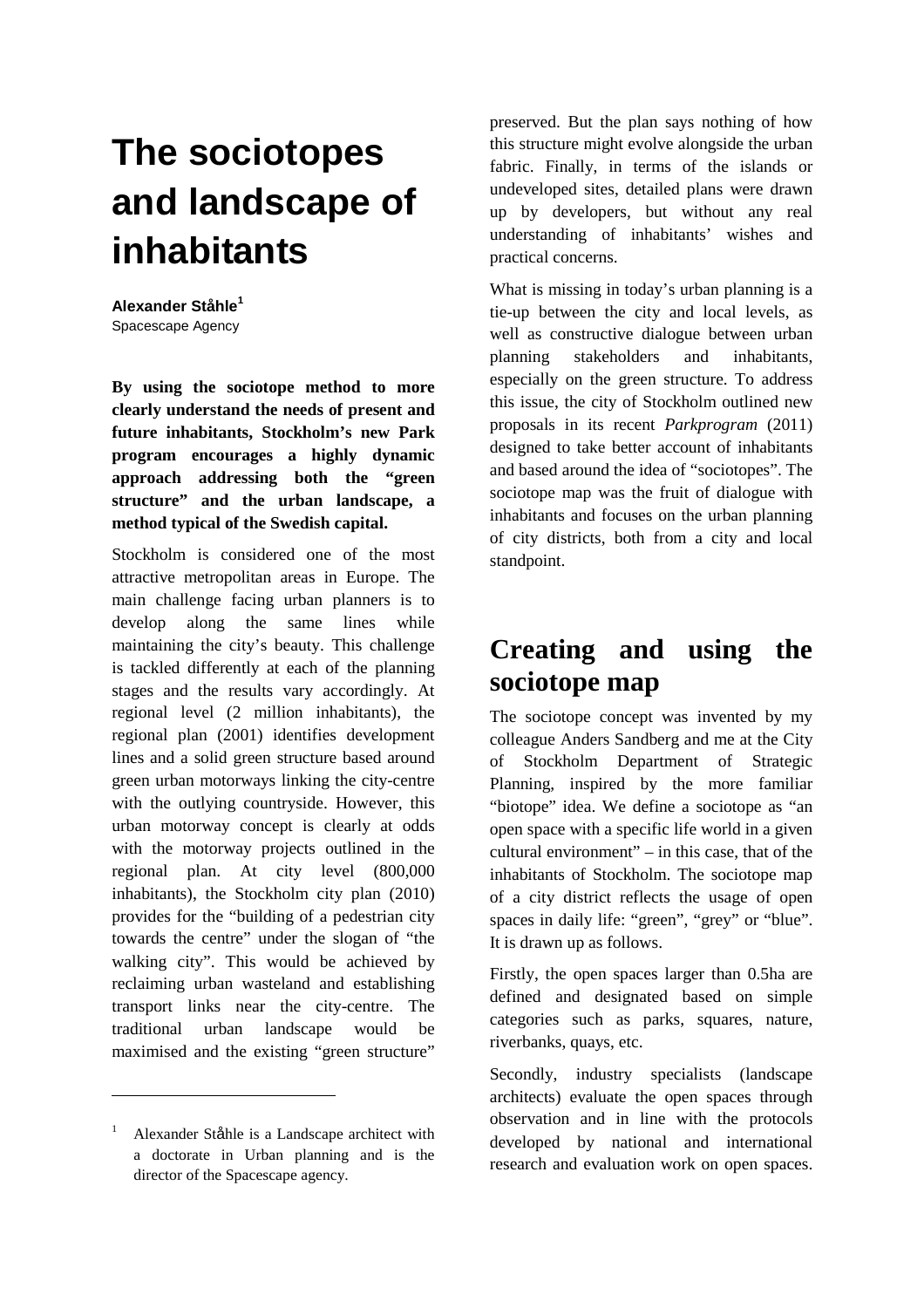Experts such as park and garden historians are also called upon.

Thirdly, the inhabitants are invited to evaluate their open spaces and have their say on the sociotope map through several rounds of discussion chaired by officials from each city district. Feedback on the value that open spaces represent for inhabitants is collected via short questionnaires on their "favourite outdoor areas". The surveys are distributed to parents and staff at crèches and nursery schools, published in the local press or on the city district's website. Feedback is also collected using focus-groups and interviews with young people, adults and the elderly. Maria Nordström, an environmental psychologist from the University of Stockholm, drew up the questionnaires and interview guides. Since 1996, the City of Stockholm has carried out around twenty such surveys on the usage and qualities of green spaces. They have confirmed how important parks and nature are to inhabitants and to the attractiveness of Stockholm by extension.

Fourthly, the information collected from this dialogue is combined with that observed by the specialists. Twenty standard qualities or "sociotope values" are identified and these are deliberately expressed in everyday language (play, picnic, peace and quiet, swimming, etc.) to serve as a common base for both development stakeholders and inhabitants. Next, each space is inserted into the sociotope map with its specific combination of values. This georeferenced map can now by used in the green structure research of various urban planning projects.

## **Accepting that it is impossible to preserve everything**

A city's attractiveness creates urban pressure on open spaces. The most frequent response to this pressure is to preserve the open space, which reflects the degree of importance attached to such places. However, it is neither possible nor desirable to preserve "everything" in a city, as it is constantly evolving. Urban renewal and extension projects must take into account the quality of existing or future open spaces near the development site, just as at city-district level. Development stakeholders (urban planners, landscape designers, etc.) must view open spaces as areas liable to be changed, moved or redeveloped. By modifying and widening the green structure as new roads and buildings are built, the urban environment can gain in quality even if there are fewer open spaces. The goal is create a high-quality city that offers varied environments for varied ways of living. Proximity to open spaces is a major plus for new buildings. In return, if the buildings are well located, they can shield these open spaces from traffic noise. Furthermore, the open spaces of city centres can be a solution to the urban sprawl affecting many European cities.

Stockholm's Park program outlines a development strategy and policy for open spaces partly based on the sociotope map and are designed to be used as an integrated development and urban planning mechanism. Through dynamic, qualitative and quantitative guidelines, it seeks to promote an ideal park offering, but also sustainable management and a real "park culture".

The qualitative guidelines are derived from the sociotope map, in other words from dialogue with the inhabitants about the value of Stockholm's open spaces, making them well suited to the needs of the city:

- − less than 200m away: green haven, games, calm and relaxation, sunbathing, walking;
- less than 500m away: flowers, community life, picnic, ball games;
- − less than 1km away: swimming, agriculture, events, fishing, toboggan, iceskating, forest, history, viewing point, water activities, wildlife.